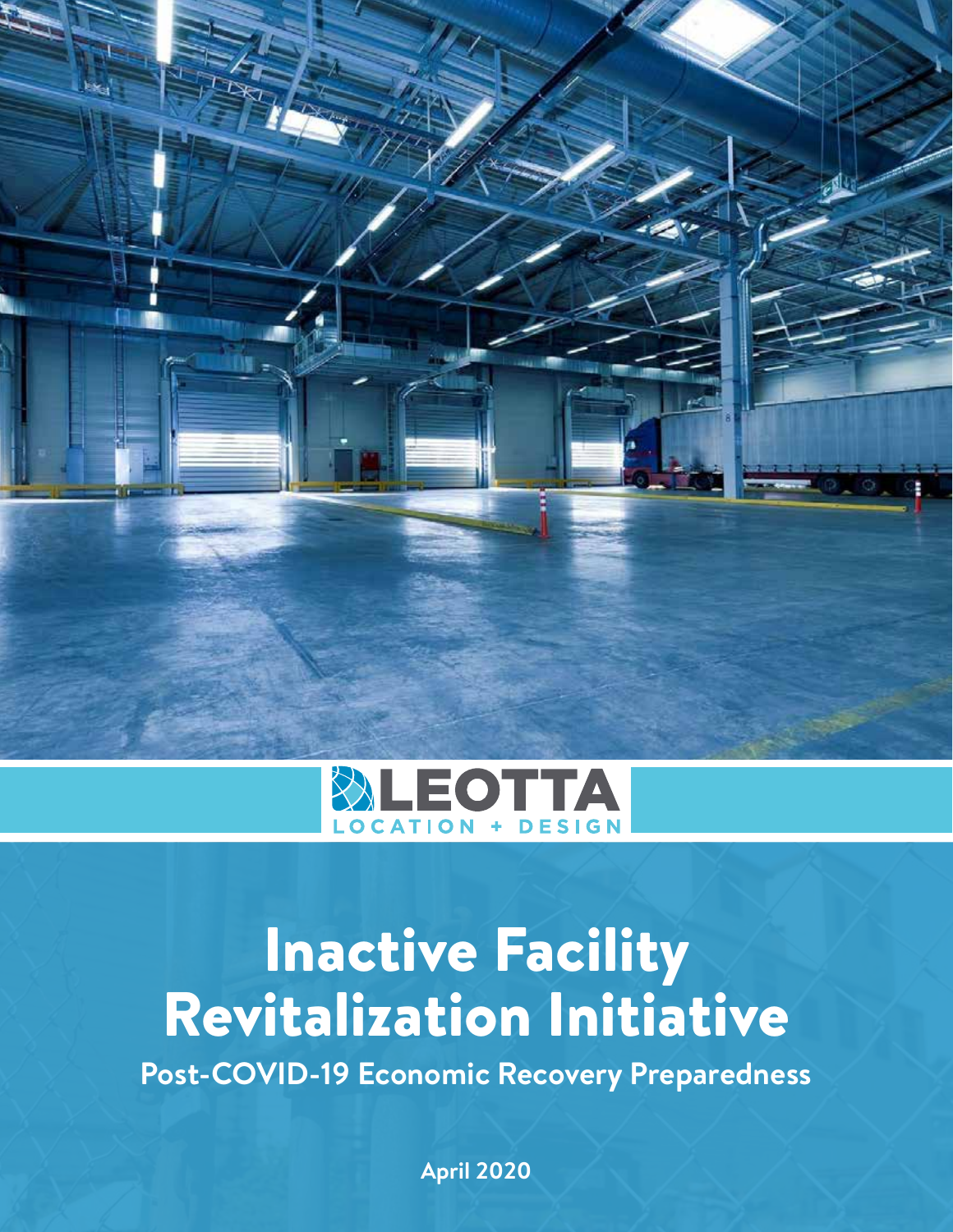

# Inactive Facility Revitalization Initiative

The Inactive Facility Revitalization Initiative (Facility Revitalization) is designed to identify, assess, prepare, and market inactive and underutilized commercial and industrial facilities currently offline that may be restarted/repurposed and returned to active commerce. The goal of Facility Revitalization: position formerly active commercial and industrial facilities for reintroduction to commerce in preparation for post COVID-19 economic recovery and redomestication of critical supply chain.



## **Benefits**

Restarting shuttered and idled facilities indeed comes with a number of challenges. While some former facilities are impractical to restart or repurpose, there are many facilities that have limited liability concerns and are cost-feasible to position for revitalization. Bringing a former facility back online has several key benefits over development of greenfield sites:

- Rights of way established
- • Excess utility capacities
- • Free of wetlands and other encumbrances
- Permitting
- Return of community jobs to ready workforce
- Often located in industrial and commercial land use area
- Preservation of competitive greenfield sites

### **Approach**

The Inactive Facility Revitalization Initiative follows a three-pronged technical approach for the initial feasibility screening for facility restart/repurpose potential:

1) Economic Development Highest and Best Use, 2) Environmental Liability Concerns, and 3) Site/ Facility Reconfiguration. This initial facility assessment considers location and physical plant factors including site, building, equipment, and infrastructure. Recognizing that land use, population growth, traffic congestion, community tolerance, regulatory environment,

former facilities have changed, site specific assessments are required to determine current facility reintroduction potential and highest and best project uses.

Facilities surviving initial revitalization feasibility screening become candidates for in depth site due diligence and positioning strategy. LL+D's comprehensive Facility Revitalization evaluation and positioning strategy includes the following tasks:

#### • Inventory and Rank -

determine universe of former operating facilities including all commercial and industrial properties (e.g., supercenters, warehouses, papermills, foundries, decommissioned power plants, etc.) and prioritize facilities based on immediately apparent challenges and face-value use/ reuse potential

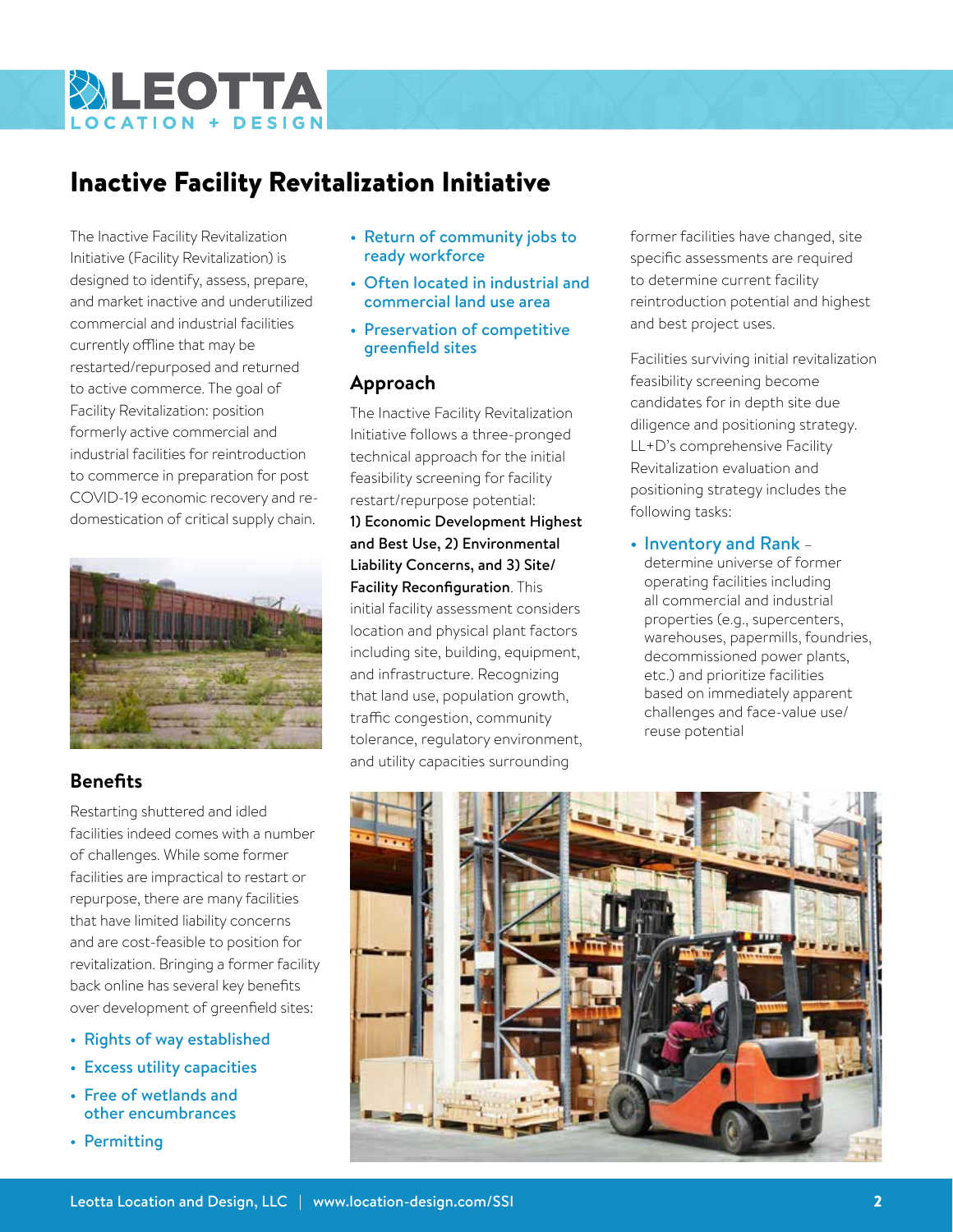

#### • Assess and Strategize –

determine facility fitness for use/ reuse based on assessment of assets and liabilities including transportation and utility infrastructure, environmental, and engineering concerns; develop highest and best use strategy by specific industry subsectors; include cursory determination of workforce availability and applicable skill attainment

- Valuate and Model determine equipment/facility value for refurbishing/retooling and/or sale or dismantling; model tax revenues and economic impacts to restarting facility; perform cost-benefit analysis to determine financial feasibility of facility reuse/repurposing
- Plan and Fund develop action plans for mitigation of environmental and/or engineering challenges, fortification/expansion of transportation and utility infrastructure; identify funding sources under state and federal programs (e.g., EPA Brownfields, USDA Rural Utility Services, HUD CDBG, etc.)



- Mitigate and Improve begin process of remediating environmental and mitigating other site development challenges and constructing site and infrastructure improvements to increase site competitiveness
- Forecast and Market forecast industry expansion/growth sectors and create targeted marketing campaigns to position communities

and sites (both greenfield and former facility) for project expansion/ attraction; conduct lead generation

Our comprehensive approach tempers investment in former facilities against current and future economic, financial, regulatory, and market demand to ensure judicious expenditure of time and resources in and positioning for maximum ROI.